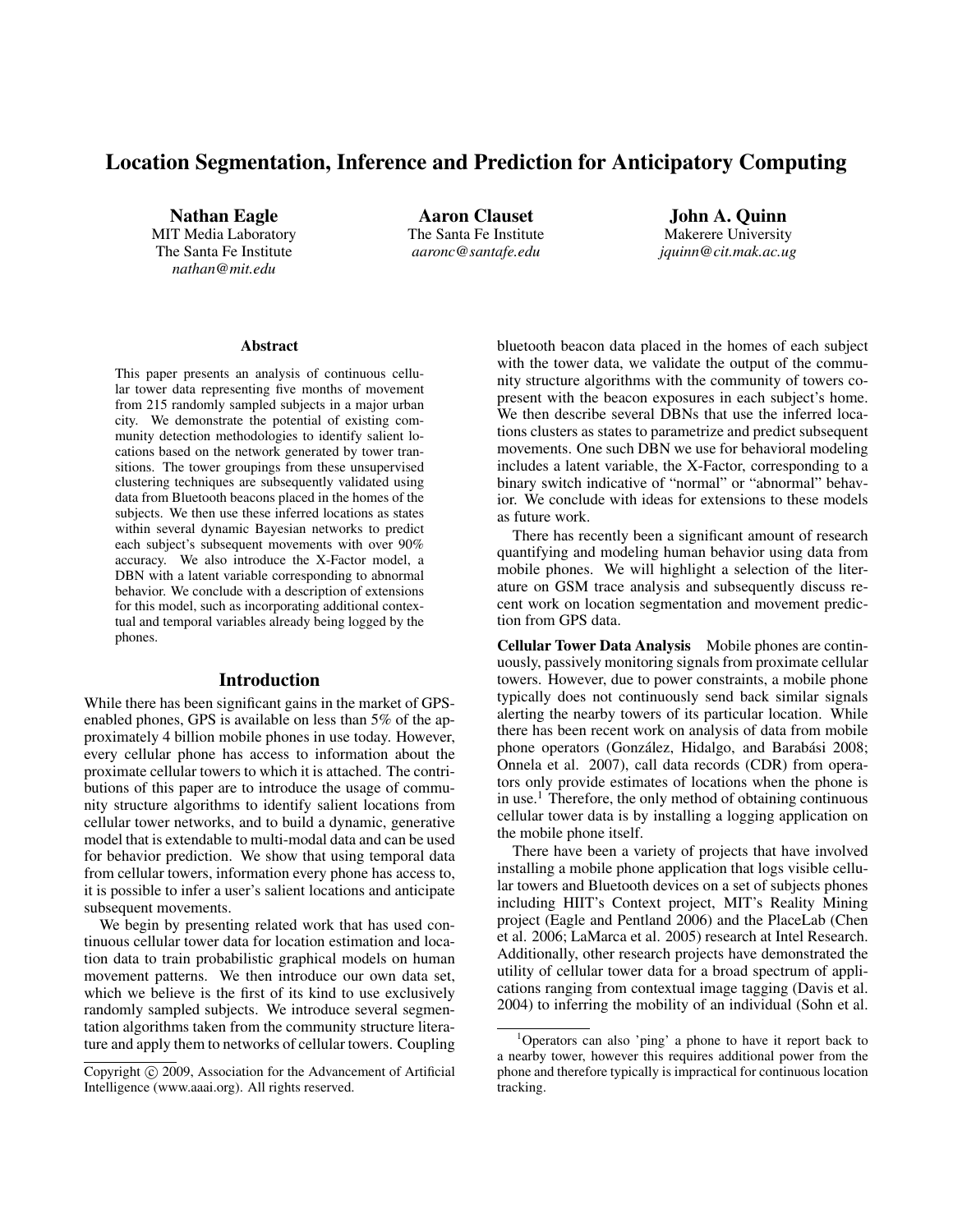2006). Generally this logging software records between one to four of the cellular towers with the highest signal strength, however, recent research suggests it is possible to obtain up to 2.5 meter accuracies if the number of detected towers is dramatically increased (Otsason et al. 2005).

Human Movement Prediction Dynamic Bayesian Networks (DBNs) have been widely used for quantifying and predicting human behavior. For analysis of human movement, typically these models involve location coordinates that are much more precise than cellular tower data, such as GPS data. These models are trained on general human movement (Ashbrook and Starner 2003) or more specific data such as transportation routes (Liao et al. 2004).

## **Methods**

#### Data Description

Our data was generated from the phones of 215 subjects from a major urban city. After providing informed consent, these subjects were given phones that logged the ID of the four cellular towers with the strongest signal strength every 30 seconds. Additionally, the phones conducted Bluetooth scans every minute. Bluetooth beacons were deployed in the homes of each subject; as the beacons are detected only if the phone is within 10 meters of the beacon, detection implies the subject is at home. Additional data about the ambient audio environment was also collected, but not used for this analysis. The data was compressed on the mobile phone and sent via GPRS back to a central server after each day.

One unique difference with this data, compared to similar datasets reviewed above, is that every subject was randomly sampled from a particular city. By offering a smartphone and free service, over 80 percent of the randomly selected individuals agreed to participate in the study. The demographic information we have about the subjects is evenly distributed among ethnic groups and income levels, accurately reflecting the distribution that makes up the city's inhabitants. No longer constrained to the study of behavior of academics or researchers, our data represents an accurate depiction of the behavior of inhabitants in a major urban city.

#### Segmentation via Community Structure

Because each phone records the four towers with the strongest signal at 30 second intervals, this data can be represented as a cellular tower network (CTN) where each node is a unique cellular tower, an edge is placed if two towers ever co-occur in the same record, and each edge is annotated with the total amount of time (over all records) the pair co-occurred. A CTN is generated for each of the subjects, which includes every tower logged by the phone during the 5-month period. The nodes in the CTN that have the highest total edge weight (the node's "strength") correspond to the towers that are most often visible to the phone. Further, a group of nodes with a large amount of weight within the group, and less weight to other nodes, should correspond to a "location" where the user spends a significant amount of time. Figure 1 shows a 32-tower subgraph of one CTN, segmented into five such locations.



Figure 1: *A 32-tower subgraph of one of our cellular tower networks, segmented into five "locations," clusters of nodes in which towers frequently coöccur in the phone's records.* 

To allow for a meaningful comparison, we use three qualitatively different heuristics for clustering nodes into locations.

Ncut The first segmentation algorithm depends on Shi and Malik's *normalized cut* (Ncut) criterion (Shi and Malik 2000), which, like many cut criteria, is NP-hard to optimize. Our implementation uses a spectral approach to find a bisection of the graph that minimizes the size of the normalized cut. Applied recursively, a graph can be split into a specified number of dense clusters. Although originally developed to segment images, the Ncut method can naturally be applied to networks.

Q-Modularity The second method, drawn from the large literature on detecting "communities" in complex networks (Newman 2006), depends on Newman and Girvan's popular *modularity* measure Q (Newman and Girvan 2004), which measures the density of clusters relative to a simple, randomized null model.

$$
Q = \sum_{s=1}^{m} \left[ \frac{l_s}{L} - \left( \frac{d_s}{2L} \right)^2 \right] \tag{1}
$$

where  $l_s$  is the number of edges between the nodes within cluster s, L is the total number of edges in the network, and  $d_s$  is the sum of degrees of the nodes in cluster s. While finding the segmentation that maximizes  $Q$  is NP-complete, there has been a significant amount of work towards this goal. Although also NP-hard to maximize, we use Clauset *et al.*'s greedy optimizer (Clauset, Newman, and Moore 2004), which has been shown to perform reasonably well on realworld data.

Threshold Groups The third method is a simple-minded heuristic: we first identify the nodes in the upper decile of "strength," and then perform a breadth-first search on the induced subgraph. Each connected component in this subgraph is labeled as a unique location, and all remaining nodes in the original graph placed in an additional group.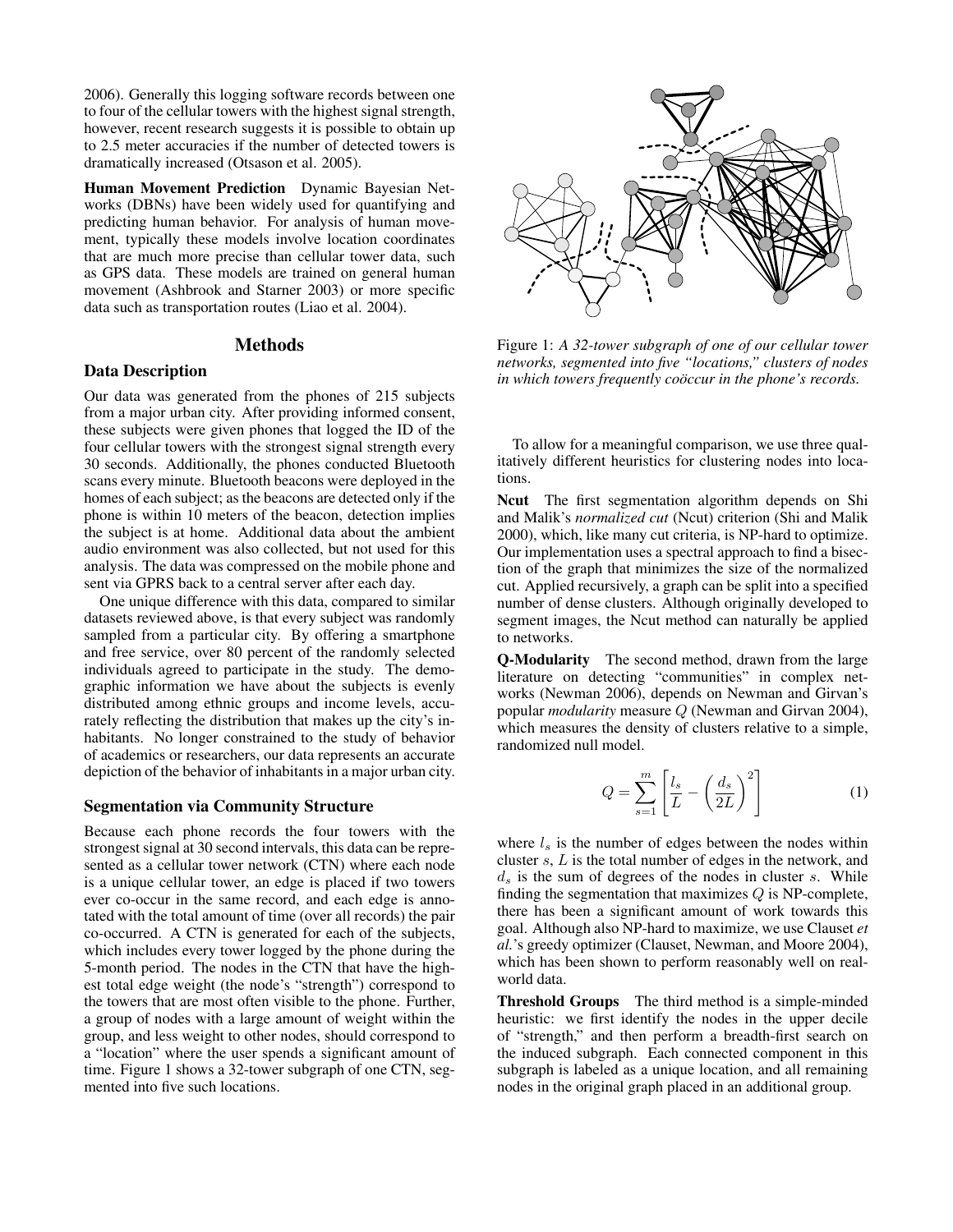Although all based on somewhat similar principles, in practice these methods produce dramatically different segmentations of our CTNs. (This is in part because the first algorithm requires as input the number of segments to be found, unlike the other two.) One objective measure of these clusterings is to use independent information derived from the Bluetooth beacons.

#### Inference via Bluetooth Beacons

Bluetooth beacons have been installed in the homes of each subject in the study. Every minute the phone scans for visible Bluetooth devices and if a beacon is within 10 meters of the phone, it is logged as proximate. Creating training data from the set of cellular towers detected at the same time as the bluetooth beacons, we have used several methodologies to infer if a subject is at home given a particular set of visible cellular towers.

Bayesian Posteriors It is possible to calculate the posterior probability a subject is home,  $P(L_{home})$ , conditioned on the four towers currently detected by the phone,  $T_{abcd}$ , using the likelihood, the marginal and the prior probability of being at home (based on the beacon data).

$$
P(L_{home}|T_{abcd}) = \frac{P(T_{abcd}|L_{home})P(L_{home})}{P(T_{abcd})}
$$
 (2)

Gaussian Processes While the naive Bayesian model above works well in many cases, simply using the ratio of tower counts co-present with the Bluetooth beacon tends to fail if the phone regularly moves beyond ten meters of the beacon while still staying inside the home. Instead of normalizing by total number of times each tower is detected, it is possible to obtain additional accuracy by incorporating the signal strengths from the detected towers. There are many models for signal strength of a single cellular tower, *t.*  $p_t(s_t|\mathbf{l})$ , one such model uses training data to estimate Gaussian distributions over functions modeling signal propagation from cellular towers (Schwaighofer et al. 2004). In our case, the training data comes from the signals of towers detected at the same time as the Bluetooth beacon in the subject's home, and the inference is binary (home or not home); however, these models are easily extendable for more broad localization.

Deviations in Tower Signal Distributions The two models above generate a probability of being at home associated with a single sample of detected towers (ie: the four tower IDs and their respective signal strengths). However, during the times when a subject is stationary, the phone continuously collects samples of the detected towers' signal strengths. These samples can form 'fingerprint' distributions of the expected signal strengths associated with that particular location. It is possible to detect deviations within these distributions of signal strengths using a pairwise analysis of variance (ANOVA) with the Bonferroni adjustment to correct for different sample sizes. Training the home distributions on the times when the beacon is visible (or if there are no beacons, on times when the subject is likely home such as 2-4am), an ANOVA comparing this home distribution with

a distribution of recent tower signal strengths makes it possible to identify if the subject is truly at home, or is a nextdoor neighbor's house. In previous work, we have inferred such tower probability density distributions for office-level localization (Eagle and Pentland 2006).

### Prediction via Dynamic Bayesian Networks

The clusters of towers identified above can be incorporated as states of a dynamical model. Given a sequence of locations visited by a subject, we can learn patterns in their behaviour and calculate the probability of them moving to different future locations. We start with a baseline dynamical model and introduce additional observed and latent variables in order to model the situation more accurately.

The simplest dynamical Bayesian network we can use for location prediction is a Markov chain, in which the location  $y_t$  depends only on the location at the previous time step,  $y_{t-1}$ . The maximum likelihood transition probabilities  $p(y_t|y_{t-1})$  can easily be estimated. Given evidence that a user is in a particular location at time  $t$ , this allows us to calculate the  $\tau$ -step-ahead prediction  $p(y_{t+\tau} | y_t)$ .

We note that patterns of movement in practice are dependent on the time of day and the day of week. Subjects typically exhibit different dynamics on weekday mornings than on Saturday evenings, for example. Figure 2(a) shows an extended model where the probability of being in a location is also dependent on the hour of day  $h_t$  and the day of week  $d_t$ . In the experiments below, we code  $h_t$  to take on the values "morning", "afternoon", "evening" and "night", and code  $d_t$  to take on the values "weekday" or "weekend". After learning maximum likelihood parameters we can calculate the predicted density  $p(y_{t+\tau} | y_t, d_{t+1:t+\tau}, h_{t+1:t+\tau})$ for new observations from the same user.

#### X-Factors for Abnormality Modeling

While there is strong structure in human behavior, there are also regular deviations from the standard routines. We incorporate an additional latent variable into our model to quantify the variation in behavior previously unaccounted for in the fully observed models above.

The model we use for this is shown in Figure 2(b). Here we factorize the location variable so that it depends on a hidden "abnormality" variable  $a_t$ . The model can now switch between "normal" and "abnormal" behaviour depending on whether  $a_t$  is 0 or 1 respectively.

We expect abnormal dynamics to be related to the normal dynamics but with a broader distribution. When estimating these dynamics, we therefore want to keep relevant structure in the dynamics (e.g. transitions between physically neighboring locations are still more likely), while allowing wider possibilities including non-zero probability of transitions not seen in the training data. We can achieve this effect by tying the parameters between the normal and abnormal transition probabilities such that  $p(y_t|y_{t-1}, d_t, h_t, a_t = 1)$  are a smoothed version of  $p(y_t|y_{t-1}, d_t, h_t, a_t = 0)$ . To smooth the transition matrices for every combination of  $d_t$  and  $h_t$ we add a small constant  $\xi$  to each entry in the matrix and renormalize.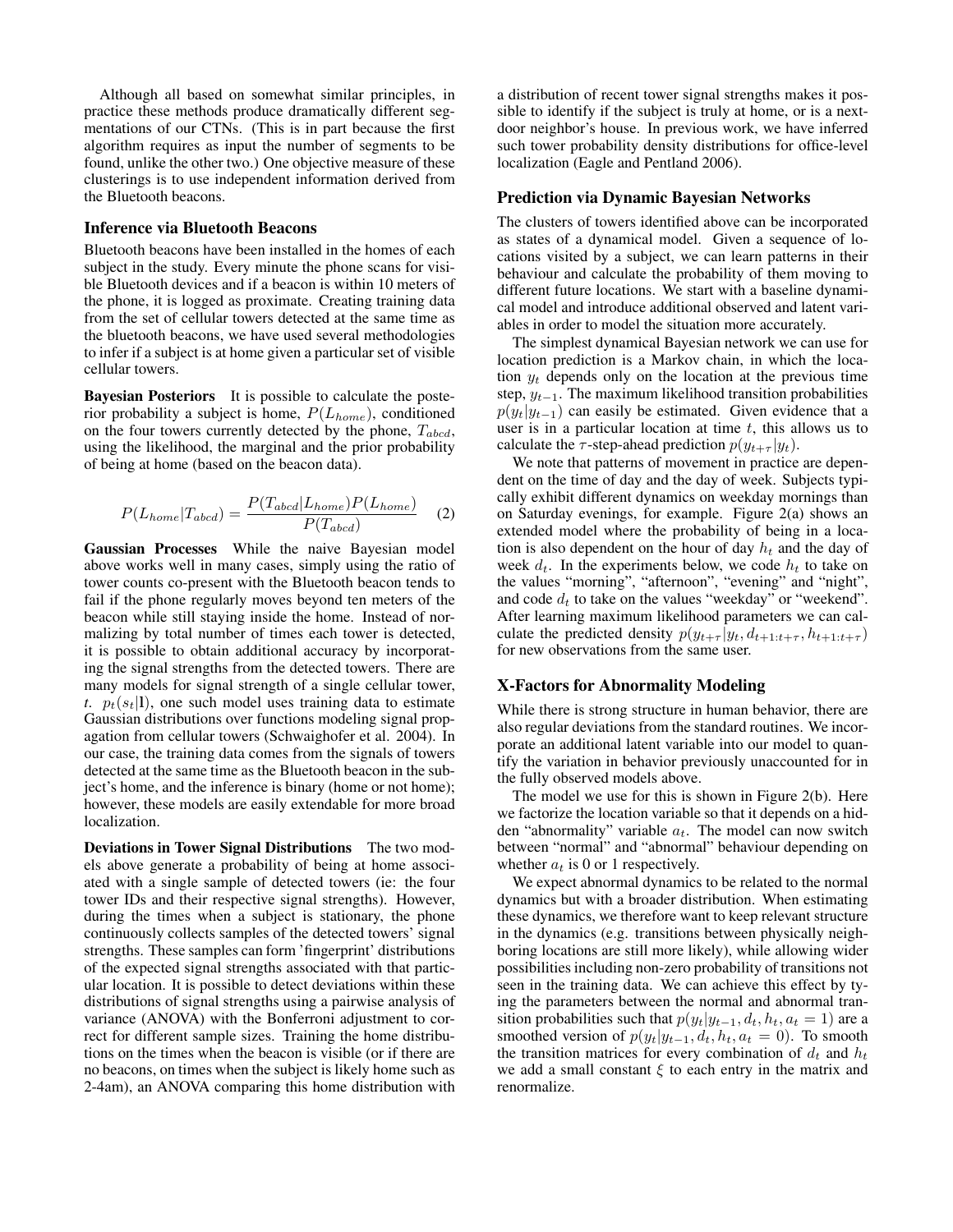

Figure 2: *Two DBN models used for location prediction. Shaded nodes are observed and unshaded nodes are latent;*  $y_t$  *denotes location,*  $d_t$  *denotes day of week,*  $h_t$  *denotes hour of day, and*  $a_t$  *denotes abnormal behaviour (all at time t). Panel (a) shows a fully observed model using contextual information, and panel (b) shows the X-factor model, where location is additionally conditioned on the latent abnormality variable.*

Learning of this model can be done with expectationmaximization. We perform a standard E-step to calculate the probability of being in the normal or abnormal regime at each time frame, then modify the standard M-step to use the parameter tying above. In the experiments below, we set  $\xi = .1$  by hand, though in principle this parameter can also be learnt using EM. Increasing  $\xi$  effectively specifies that a sequence has to depart further from normal dynamics in order to be considered "abnormal".



Figure 3: *Inferred points of abnormality using the X-Factor model. Each weekday the subject moves consistently between home (location 31) and work (location 15), but on the third day makes some extra, unusual journeys. The locations in this example were given by the local modularity segmentation method.*

| method           | $\mu_{N_C}(\sigma)$ | $P(C_{BT} \subset C_H)$ | $N_{C_{BT}}$<br>$N_{C_{H}}$ |
|------------------|---------------------|-------------------------|-----------------------------|
| <b>N</b> cuts    | 20(0)               | .93                     | .0061                       |
| Q-Modularity     | 13.3(11.7)          | .86                     | .18                         |
| Threshold Groups | 6.8(13.7)           | 1.0                     | .045                        |

Table 1: *Segmentation Validation via Bluetooth Beacons.*  $\mu_{N_C}$  is the average number of clusters generated by each *segmentation method.*  $P(C_{BT} \subset C_H)$  *represents the probability that the set cellular towers associated the Bluetooth beacon at the subject's home,*  $C_{BT}$ *, is fully contained in a single cluster,* CH*. The last column corresponds to the ratio of the actual number of home towers,*  $N_{C_{BT}}$  *to the number of home towers inferred by the different segmentation methods,*  $N_{C_H}$ *. A small number corresponds to incorporating a large number of towers within the home cluster.*

## Results & Discussion

## Segmentation Validation

We have shown how data collected from installed Bluetooth beacons can be used to create a known cluster of towers associated with each subject's home. We used this known cluster to validate each segmentation algorithm, selecting twenty locations for the Ncuts technique. Table 1 categorizes the community detecition algorithms by how well they detected the "home" towers as defined by the Bluetooth beacons,  $C_{BT}$ . The home cluster of towers generated by the Threshold Groups technique incorporated  $C_{BT}$  for every subject,  $P(C_{BT} \subset C_H) = 100\%$ , while this was the case for the Q-Modularity technique only 86% of the time. However, the other important statistic is the ratio of the number of the Bluetooth home towers,  $N_{C_{BT}}$ , to the number of towers in the inferred home cluster,  $N_{C_H}$ . This ratio describes how many "extra" towers were included in the inferred home location; for example, the Q-Modularity home cluster has a ratio of .18, indicating that its home cluster contains approximately five times as many towers as needed. Despite averaging the most number of clusters, the Ncuts home cluster has a ratio of .0061, implying that a few large clusters tend to dominate these segmentations.

#### Movement Prediction

The three DBNs described above were trained on sequences of transitions between the locations that were inferred by each segmentation method. To compensate for the bias towards self-transitioning (at virtually every instance, the most likely event will be that the subject does not change locations), we compare the models success only on instances when a subject is about to transition between inferred locations. The DBNs are tasked with predicting the location where the subject is about to move. Table2 lists these prediction accuracies for the three segmentation methods and the two full-observed Markov models. While the X-factor model provides additional information about the the regularity a particular behavior, its accuracy is identical to the contextualized Markov model and was not included in the table. Of interest is that the highest accuracies did not come from the segmentation methods that provided the largest cluster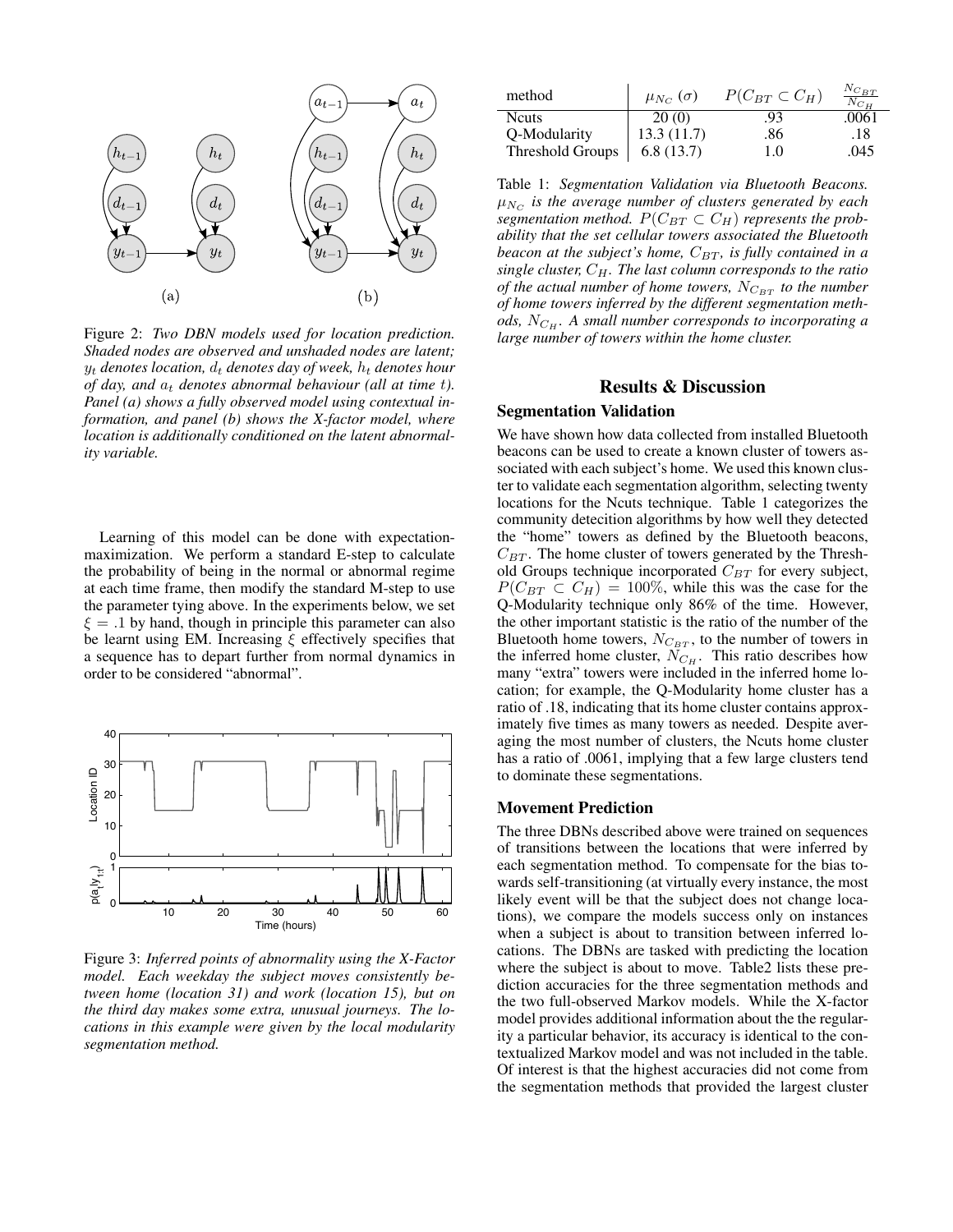|                         | Markov | Contextualized |
|-------------------------|--------|----------------|
| method                  | Chain  | Markov Chain   |
| <b>N</b> cuts           | .932   | .933           |
| Q-Modularity            | .953   | .954           |
| <b>Threshold Groups</b> | 992    | 992            |

Table 2: *Transition Accuracy. For every instance a subject moves between two clusters of towers, the DBN can be used to predict the subsequent cluster. The different accuracies between the segmentation methods are due to not only how well the clustering techniques performed at identifying the true salient locations, but also to the number and size of the clusters (described in Table 1). Given these high accuracies, contextual conditioning does not appear to provide significant improvement to the standard Markov model.*

sizes (Ncuts), but rather with the smallest number of clusters (Threshold Groups). However, a direct comparison between these accuracies is not possible due to the differences in the dimensionality of the state spaces. A model with fewer inferred locations  $(N_C)$  should be expected to do better because it has less potential for a wrong prediction. In the extreme, a model with a single state will always be correct, yet obviously adds little value. Therefore, while the Threshold Groups segmentation method, with an average of 6.8 inferred salient locations ( $\sigma = 13.7$ ), generated accuracies of over 99%, future work in predicting location dwell times may provide more conclusive information about the dominance of one particular segmentation method over the others. Given the extremely high accuracies using an unconditioned Markov model, incorporating information about the time of day and day of the week unsurprisingly adds little additional value.

## Future Work

This paper has provided the groundwork for the design of increasingly sophisticated models that incorporate additional contextual and temporal variables and that can use demographic priors for bootstrapping. For example, if the discovered Bluetooth devices can be clustered based on copresense, it may be possible to classify particular Bluetooth phones as family, colleagues, and friends and incorporate the proximity of these individuals as observational variables. Additionally, the phones in this study also sample the ambient audio environmental periodically to detect the subjects' media consumption, information that should also make for an intriguing additional observed variable in the DBN. We are also planning on expanding these models to incorporate predicted dwell-times for locations. Lastly, we would like to explore the potential of using demographic bootstrapping to aid in efficient model parameterization as introduced in similar models (Liao et al. 2004).

We have demonstrated the potential to repurpose algorithms developed originally to quantify community structure within graphs to idenitfy salient locations within a cellular tower network. We have validated these unsupervised clustering algorithms on a known cluster of towers using the Bluetooth beacon installed in each of our randomly sampled



Figure 4: *A sequence of transitions between clusters of towers corresponding to locations (top) and the average error rates for predicted transitions (bottom). The X-factor model was tested on approximately one month of movement segmented using Ncuts into 20 locations. While the top inferred location is 92% correct for this set of data, the subsequent location is in the top four locations over 99% of the time.*

subjects' homes. The resultant set of inferred clusters of towers correspond to salient locations and are incorporated as states into our DBN models. We introduced the X-Factor model to detect behaviors that deviate from a given routine by incorporating an additional latent variable corresponding a normal / abnormal switch. We hope that these characterization and prediction methods for cellular tower data will contribute to the growing foundation that will support future pervasive computing applications.

## References

Ashbrook, D., and Starner, T. 2003. Using gps to learn significant locations and predict movement across multiple users. *Personal and Ubiquitous Computing* 7:275–286.

Chen, M.; Sohn, T.; Chmelev, D.; Haehnel, D.; Hightower, J.; Hughes, J.; LaMarca, A.; Potter, F.; Smith, I.; and Varshavsky, A. 2006. Practical metropolitan-scale positioning for gsm phones. *Ubicomp 2006, Lecture Notes in Computer Science* 4206:225–242.

Clauset, A.; Newman, M. E. J.; and Moore, C. 2004. Finding community structure in very large networks. *Physical Review E* 70(6).

Davis, M.; King, S.; Good, N.; and Sarvas, R. 2004. From context to content: leveraging context to infer media metadata. *Proceedings of the 12th annual ACM international conference on Multimedia, October 10-16, 2004, New York, NY, USA*.

Eagle, N., and Pentland, A. 2006. Reality mining: sensing complex social systems. *Personal and Ubiquitous Computing* 10:255–268.